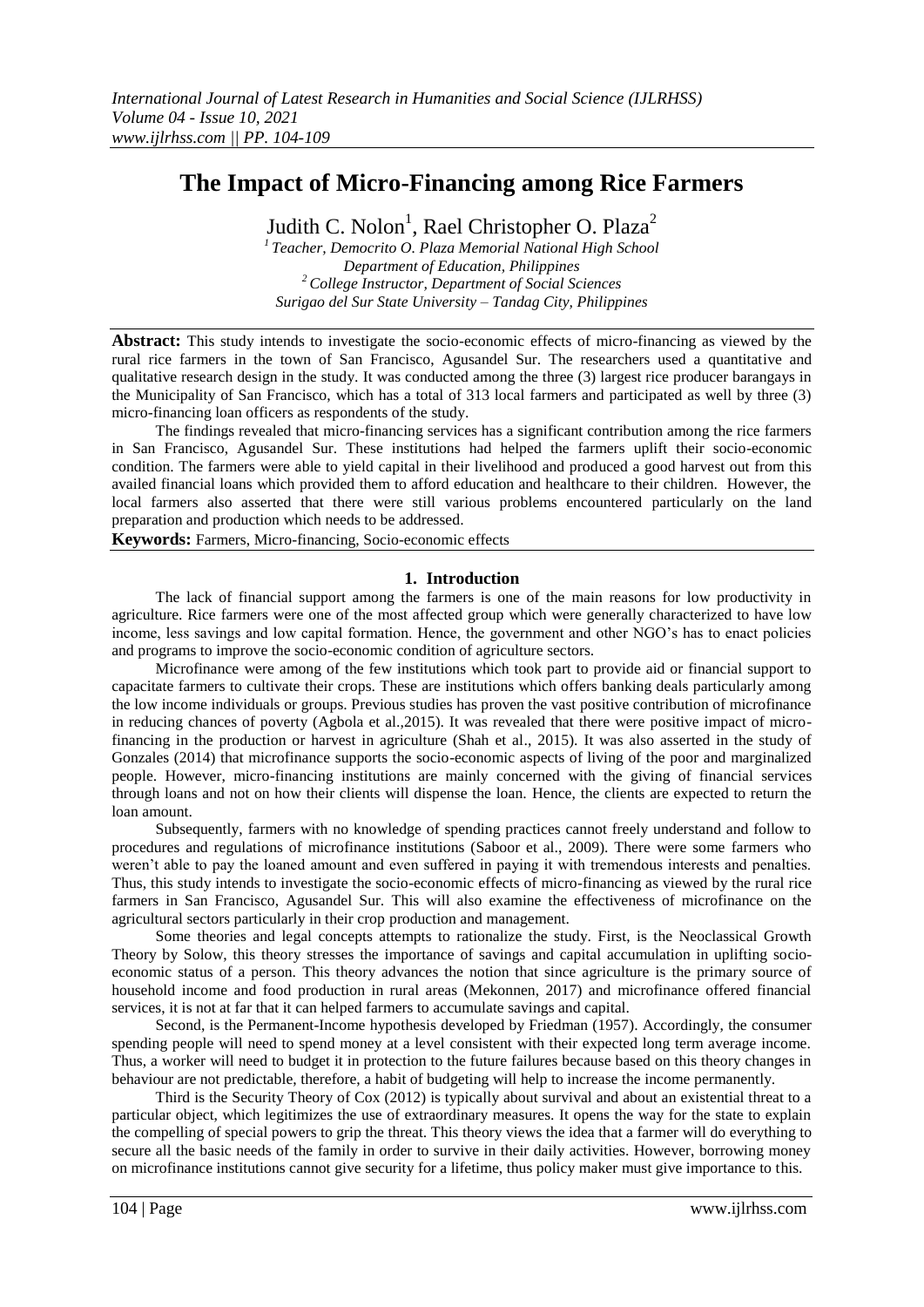### *www.ijlrhss.com || PP. 104-109*

That is why in helping farmers to secure their status in the society certain law formulated like Republic Act No. 7607 also known as Magna Carta for small farmers. It states that the country gives the utmost priority to the development of agriculture wherein approval of small farmers realized the unequal distribution of benefits and opportunities.

Additionally, the Republic Act No. 10000 an Act Providing for an Agriculture and Agrarian Reform Credit and Financing System through Banking Institutions Section 2 declaration of policy says: It is hereby acknowledged the policy of the State to promote the same access to opportunities under an environment of sustained growth and expanding productivity as the key to raising the quality of life for all. Towards this end, the State shall encourage rural development by enhancing access to the rural agricultural sector to financial services and programs that increase market competence and promote upgrading in the rural agricultural sector.

#### **1.1 Statement of the Problem**

The study aims to evaluate the effects of microfinance to the socio-economic aspect of farmers. Specifically, it seeks to answer the following questions:

- 1. What is the socio-economic effects of microfinance as perceived by the rice farmers in terms of:
	- 1.1 Land Size;
	- 1.2 Amount of Yield:
		- a. Yields
		- b. Condition
		- c. Education
	- 1.3 Income per harvest?
- 2. What are the challenges encountered as perceived by the rice farmers in terms of:
	- 2.1 Land Preparation
	- 2.2 Production?

### **2. Research Methodology**

#### **2.1 Research Design**

The study used the quantitative and qualitative method.

The quantitative method was utilized to identify and described the socio-economic effects of microfinancing as perceived by the rice farmers. Furthermore, in gathering facts and information, a validated questionnaire checklist was used in collecting information from the farmer respondents through survey.

Additionally, a secondary data was considered to gather evidence on the socio-economic effects of micro-financing based on the observations of the loan officers. Thus, qualitative method was utilized on the 3 key informants through a data collection technique (Derigay, 2018) where the researcher conducted informal interviews and a structured formal interview with documented audio recording. It is done to triangulate the result from the survey and interview conducted. Moreover, Vaismoradi (2013) suggested that these methods share a similar goal in that they seek to arrive at an understanding of a particular occurrence from the standpoint of one another.

#### **2.2 Research Locale**

The study was conducted in the Municipality of San Francisco, Agusandel Sur. The municipality is very rich in agricultural products and considered as the first class municipality in the entire province. The identified barangays were Brgy. Borbon, Brgy. Tagapua and Brgy. Rizal where highest population of farmers and rice granaries of the municipality found.

#### **2.3 Research Respondents**

The respondent of the study were the farmers from Brgy. Borbon, Brgy. Tagapua and Brgy. Rizal located in the Municipality of San Francisco. They were chosen considering their address and farm owned. Table 1 indicates distribution of respondents' details.

Additionally, the participation of the three (3) Loan Officers from the different Rural Banks located at the Municipality of San Francisco, Agusandel Sur. The researcher interviewed them based on the availability of their date and place. The researcher based the questions on the perceived socio-economic effects and challenges encountered of farmers from the micro-financing institutions.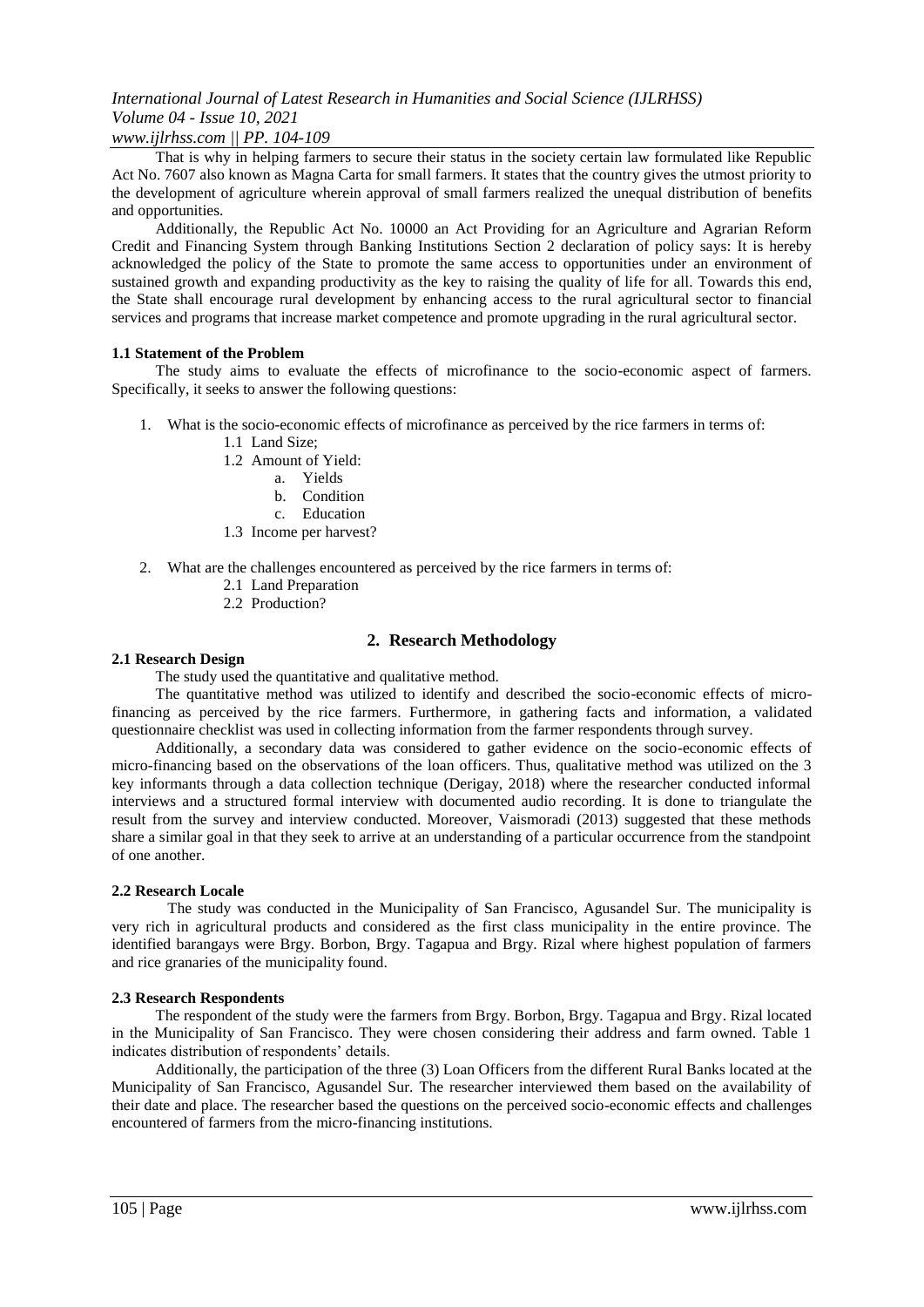*International Journal of Latest Research in Humanities and Social Science (IJLRHSS) Volume 04 - Issue 10, 2021 www.ijlrhss.com || PP. 104-109*

| <b>Location</b> | <b>Rice Farmers'</b><br><b>Respondents</b> |  |
|-----------------|--------------------------------------------|--|
| Brgy. Borbon    | 138                                        |  |
| Brgy. Tagapua   | 130                                        |  |
| Brgy. Rizal     | 45                                         |  |
| <b>Total</b>    | 313                                        |  |

Table 1: Table of Respondents

#### **2.4 Data Gathering Procedure**

The researchers secured a permit from the Barangay Offices, upon its approval the researchers made an arrangement with the farmers to administer the questionnaires.

The administration adopted procedures to ensure an open interaction with the respondents to assist them in answering the survey conducted. The researchers introduced themselves and provide a brief orientation. This was shortly followed by an open forum among the respondents where they could ask or clarify matters on the given survey questionnaires. It was done to ensure a full understanding of the questions. After the questionnaires had been answered, the researchers retrieved and tallied the instrument for statistical treatment.

In the other hand, for the qualitative data, the researcher asked the availability of the three loan officers and arranged a schedule for the interview to be done. The researchers recorded an informal interview with the consent from the subject for triangulation of the data gathered. Furthermore, the researchers transcribed, translated and interpreted the information gathered.

#### **2.5 Sampling Procedure**

The researchers applied the purposive random sampling method to acquire a population that represented the collected data of rice farmers. Three (3) loan officers were also selected to verify the information given by the farmers as to how they availed micro-financing loans as well as their performances in their payment obligations.

#### **2.6 Research Instrument**

The primary tool of the study was self-made questionnaire, thus it needs to undergo validation process. Three (3) experts from the Provincial Department of Agriculture Office, one (1) from the Municipal Department of Agriculture Office, another one (1) president of Farmers Association in Brgy. Borbon who explicitly validated the said survey questionnaire. The result shows an over-all mean of 4.0 with an adjectival rating of very good. If further displays that the instrument used is reliable.

#### **3. Results and Discussions**

#### **3.1 The Socio-Economic Effects of Micro-Finance as perceived by the Rice Farmers**

Table 2 presents how the farmer respondents perceived to the socio-economic results of microfinance as in terms of Land Size, Amount of Yields (living condition, children education, and healthcare) and Income per Harvest.

| <b>Mean</b> | <b>Adjectival Rating</b>                                                                                                                                                                                                                                                                                        |
|-------------|-----------------------------------------------------------------------------------------------------------------------------------------------------------------------------------------------------------------------------------------------------------------------------------------------------------------|
| 4.21        | <b>Strongly Agree</b>                                                                                                                                                                                                                                                                                           |
|             |                                                                                                                                                                                                                                                                                                                 |
| 3.48        | Agree                                                                                                                                                                                                                                                                                                           |
| 3.58        | Agree                                                                                                                                                                                                                                                                                                           |
| 3.73        | Agree                                                                                                                                                                                                                                                                                                           |
| 3.60        | Agree                                                                                                                                                                                                                                                                                                           |
| 3.39        | <b>Moderately Agree</b>                                                                                                                                                                                                                                                                                         |
| 3.73        | Agree                                                                                                                                                                                                                                                                                                           |
|             | $\mathbf{T}$ . 1. 1. $\mathbf{A}$ , $\mathbf{C}$ , $\mathbf{C}$ , $\mathbf{D}$ , $\mathbf{C}$ , $\mathbf{D}$ , $\mathbf{C}$ , $\mathbf{C}$ , $\mathbf{A}$ , $\mathbf{C}$ , $\mathbf{C}$ , $\mathbf{C}$ , $\mathbf{C}$ , $\mathbf{C}$ , $\mathbf{C}$ , $\mathbf{C}$ , $\mathbf{C}$ , $\mathbf{C}$ , $\mathbf{C}$ |

Table 2: Socio-Economic Effects of Microfinance

Table 2 shows the over-all result mean of 3.73 that has an adjectival rating of Agree. It points out that microfinance has positive socio-economic effects as perceived by the rice farmers. Indicators "Land Size" got the highest mean of 4.21 with an adjectival description as "Strongly Agree".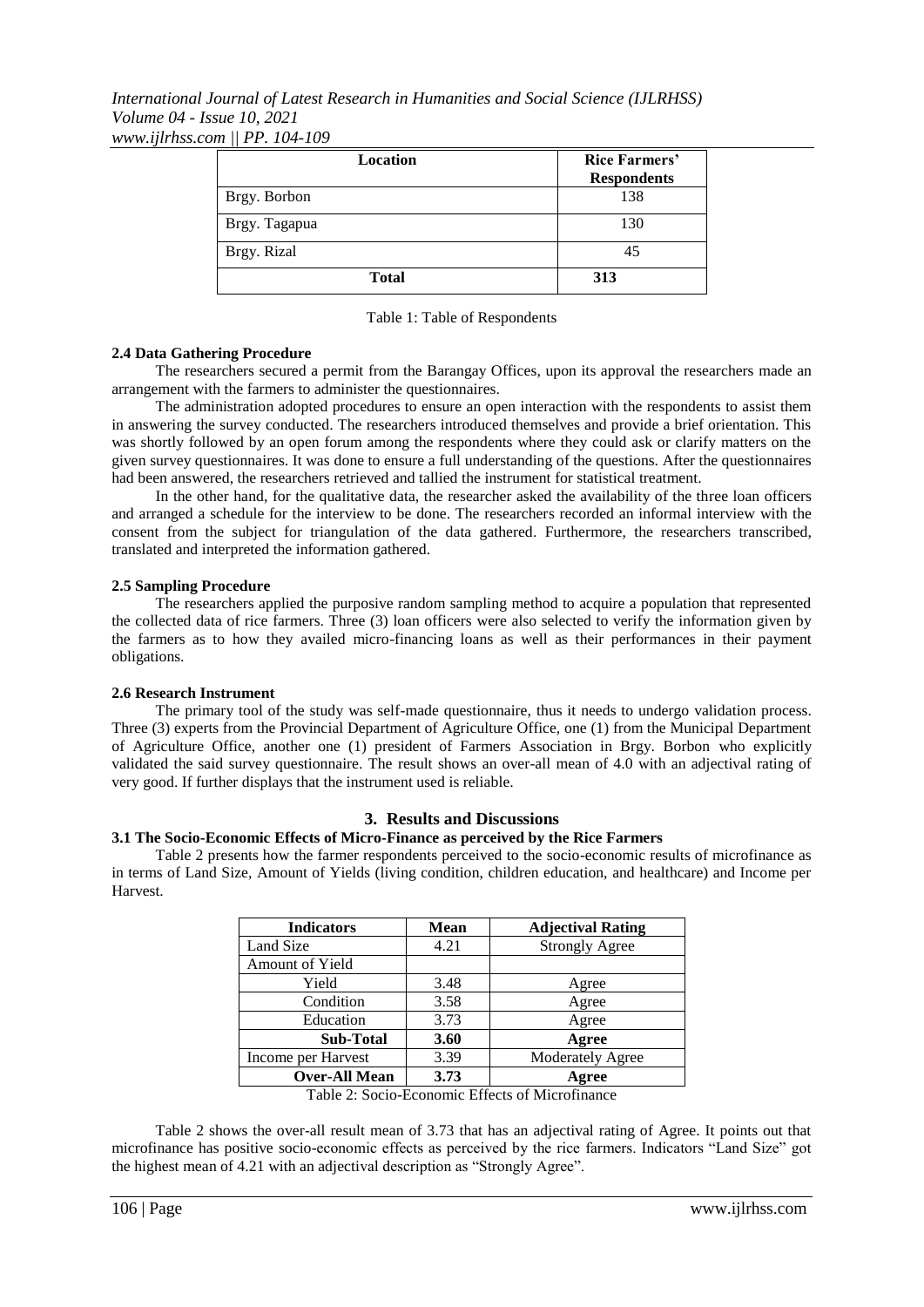### *www.ijlrhss.com || PP. 104-109*

The result from the survey conforms to the idea of Tang &Guo (2017) that micro-finance lend money to those borrowers that possess valuable assets as collaterals. Furthermore, Kaaset al., (2016) noted that land is a collateral that creates better opportunity in having agricultural loans. Also, a loan officer interviewed by the researchers said; "land size has positive factor on the application in the micro-finance loan because the amount of loan applied will depend on the value of collateral they give".

In the study of Stewart et al., (2012), he revealed that microfinance has a positive results as to the amount of yields into the living condition, children education, and healthcare of the farmers. There were evident increased as to their income, savings, expenditure, and the accumulation of assets, as well as non-financial outcomes including health, nutrition, food security, education, housing, job creation, and social cohesion. It further supported by Perez (2012) as he stated that being able to enhance the poor's capacity demonstrated the impact of assessments of microfinance where financial services initially improve people's lives for fundamental social services.

Another loan officer that was interviewed by the researcher said; "micro-finance has positive socioeconomic impact to the living status of farmers however, a financial plan is needed because it might lead to some arrears." Stewart et al., (2012) supported an idea accordingly, although microfinance gained positive socio-economic impact it does harm also. That is why practitioners should adopt a more cautious approach in offering loans because as the longer people are engaged, the bigger the potential for danger since without financial plan, this will lead to liabilities.

For the income per harvest, Wulandari et al., (2017) emphasized that commercial credit from banks and in-kind finance that provided to the farmers have a positive contribution because of the technical efficiency it can give. In support to this idea, Canon et al., (2018) highlighted that although there are many factors that affect the agricultural harvest, hired labor has a big significant effect on rice production. Indeed, farmers also must use modern technology to increase further rice production.

On the other hand, a loan officer said in an interview that micro-finance can help to finance the needs of their farms because it is one of its goals. It connotes the idea that micro-finance really can provide the necessities in the farm to increase the production as well as the income per harvest.

#### **Challenges encountered while engaging in Microfinance as perceived by Farmers**

The table 3 below presents the trials faced by rice farmers that will be given an intervention so that the concerned agency can pay attention to the farmers.

| <b>Indicators</b>                                                               | <b>Mean</b> | <b>Adjectival</b><br><b>Rating</b> |
|---------------------------------------------------------------------------------|-------------|------------------------------------|
| <b>Land Preparation</b>                                                         |             |                                    |
| 1. Encountered difficulty in the supply of water in the<br>farm.                | 4.12        | Agree                              |
| Encountered difficulty in the availability of<br>2.<br>technology.              | 4.04        | Agree                              |
| 3. Encountered difficulty in the availability of man<br>power.                  | 4.11        | Agree                              |
| 4. Encountered difficulty in the availability of seeds.                         | 4.07        | Agree                              |
| 5. Encountered difficulty in the availability of<br>medicine.                   | 4.06        | Agree                              |
| Sub – Mean Total                                                                | 4.08        | Agree                              |
| <b>Production</b>                                                               |             |                                    |
| 1. Farm harvest is not always good.                                             | 4.07        | Agree                              |
| 2. Encountered difficulty in the prices of rice grains<br>during harvest.       | 4.02        | Agree                              |
| 3. Encountered difficulty in the financial budget during<br>harvest time.       | 3.98        | Agree                              |
| 4. Encountered difficulty in the farm to market road<br>during harvest time.    | 4.16        | Agree                              |
| 5. I don't have proper trainings and seminars about the<br>new farm techniques. | 4.00        | Agree                              |
| Sub - Mean Total                                                                | 4.05        | Agree                              |
| <b>Over-All Mean</b>                                                            | 4.06        | Agree                              |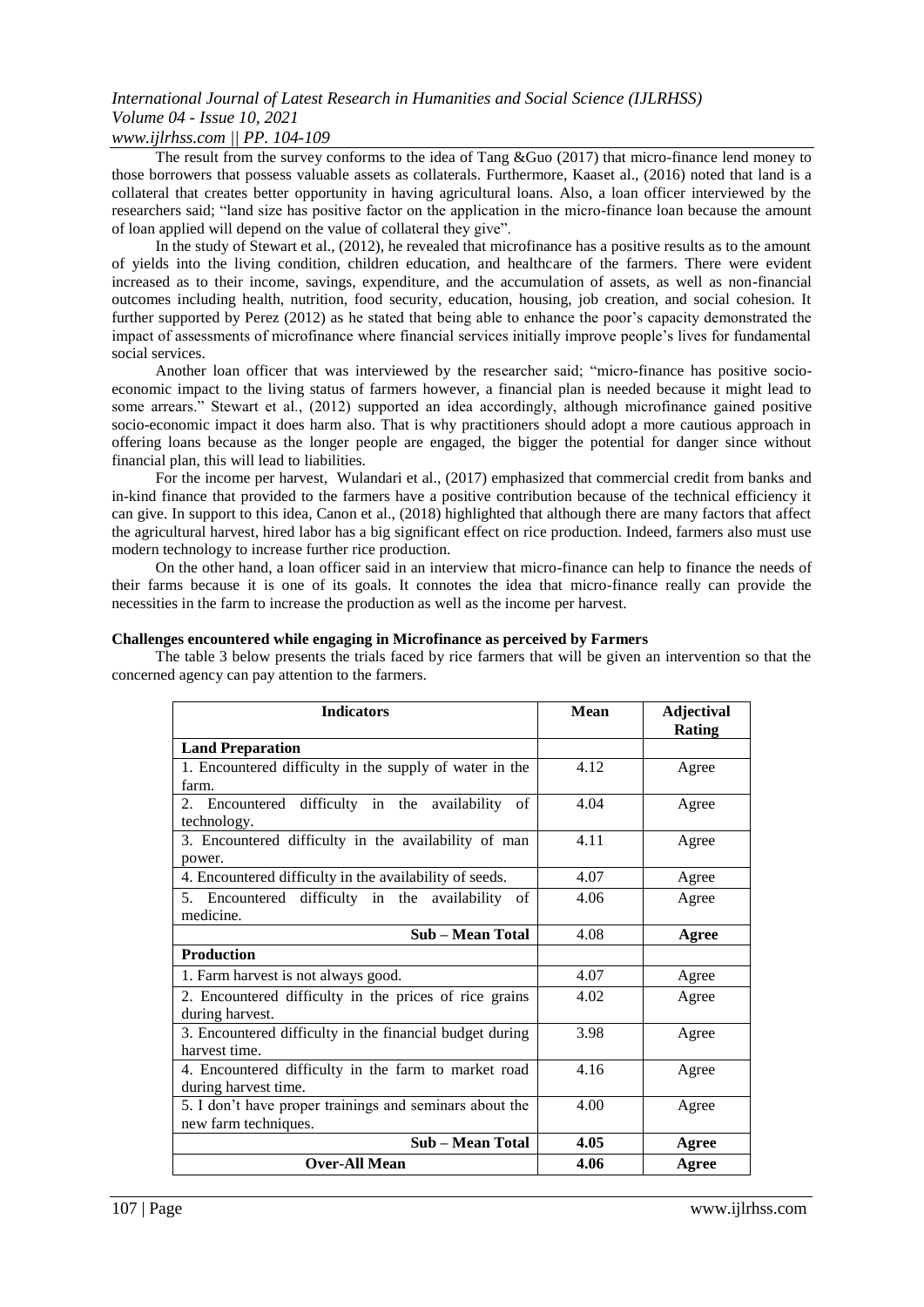#### *www.ijlrhss.com || PP. 104-109*

It further shows that respondents find it challenging in preparing the land to be used in farming with a sub-mean total of 4.08 that has an adjectival description of Agree. Indicators of this include the difficulties of water supply in the area work, dilemma in the availability of technology, man power, seeds and medicine to be used in the farm.

Chapagain&Raizada (2017) affirm to the result that farming in rural areas face challenges in the irrigation because accordingly, they are dependent in rainfall which is low and the land is tainted and difficult to farm. Additionally, they have limited access to technology which is very important in having bigger harvest. Plus, the use and maintenance has gradually declined due to rising labor costs for many of the farm families left the farm for higher paying jobs.

Likewise, Ssendi& Anderson (2009) signifies further that good seeds may not be available, fertilizers and medicine may be too expensive were usually the challenges met by farmers. Thus, according to the loan officer in an interview, "To avoid farm failure, farmer needs to plan the farming needs carefully. Engaging in microfinance, the interest rates of the loan increases if it cannot be paid on time".

It also shows the difficulties of respondents when it comes to production with a sub-mean total of 4.05 that has an adjectival description of "Agree". Respondents agreed that farm harvest is not always better. Furthermore, they also encountered difficulty with regards to the low pricing of rice grains during harvest season, difficulty of goods transportation (to the farm to the market roads) and lastly, the absence of proper training and seminars about the new farm techniques.

In terms of financial budget, Ssendi& Anderson (2009), noted that the critical issue is how to raise the ability of self-employed, especially the rural poor to sustain or improve their economic activities that are essential to their well-being or even survival. They further signify in terms of training and seminar about new farm techniques that some explanation for poverty exclusively focus on individual traits; for example the lack of motivation, determination and self-drive among the poor themselves.

As what a loan officer said, "Farmers must know the government programmes for them to enhance further their knowledge towards farming".

Additionally, Girabi&Mwakaje(2013) suggested on the idea that the promise of microfinance lies in its capacity to empower people to work on their own to eliminate poverty while avoiding enslavement. Furthermore, they emphasized that microfinance institutions were introduced and regarded as an alternative source of financial services in rural areas but not for a lifetime.

### **4. Summary of Findings**

The rice farmers perceived that micro-financing has a positive socio-economic effects. It uplift their living conditions which helped them to send their children to school, improved their healthcare, assets and other opportunities.

However, farmers also affirmed various challenges in their land preparation and production. They had encountered difficulty in the water supply, lack of technology, man power as well as needed seedlings and medicines for farming. During harvest season, rice farmers also met problems on product deflation and transportation. They had asserted that proper training and seminars for various techniques in farming is needed and may significantly helpful for their increase of production.

#### **5. Conclusions**

Micro-financing institutions generally offers and provides financial support among farmers through various loan services. These help them in the preparation of their farms and support their family until a good harvest. However, this also brought risks as loans are expected to be paid on time regardless of the condition in the production of crops.

Micro-financing institutions has to be regulated in their policy implementation particularly in the offering of loan services among farmers. The government must also ensure that farmers are not abused as to how much interest or penalties they had to pay for their loans. Financial literacy as well as practical trainings in rice production might be helpful for them to improve their living condition.

#### **6. References Cited**

- [1]. Agbola, F. W., Acupan, A., &Mahmood, A. (2017). Does microfinance reduce poverty? New evidence from Northeastern Mindanao, the Philippines. Journal of Rural Studies, 50, 159-171.
- [2]. Canon, S., Halid, A., &Daud, F. (2018). The influence of labor and land use management on rice farming production in Pohuwato District. JurnalPerspektifPembiayaan Dan Pembangunan Daerah, 5(4), 337-347.
- [3]. Chapagain, T., &Raizada, M. N. (2017). Agronomic challenges and opportunities for smallholder terrace agriculture in developing countries. Frontiers in plant science, 8,331.